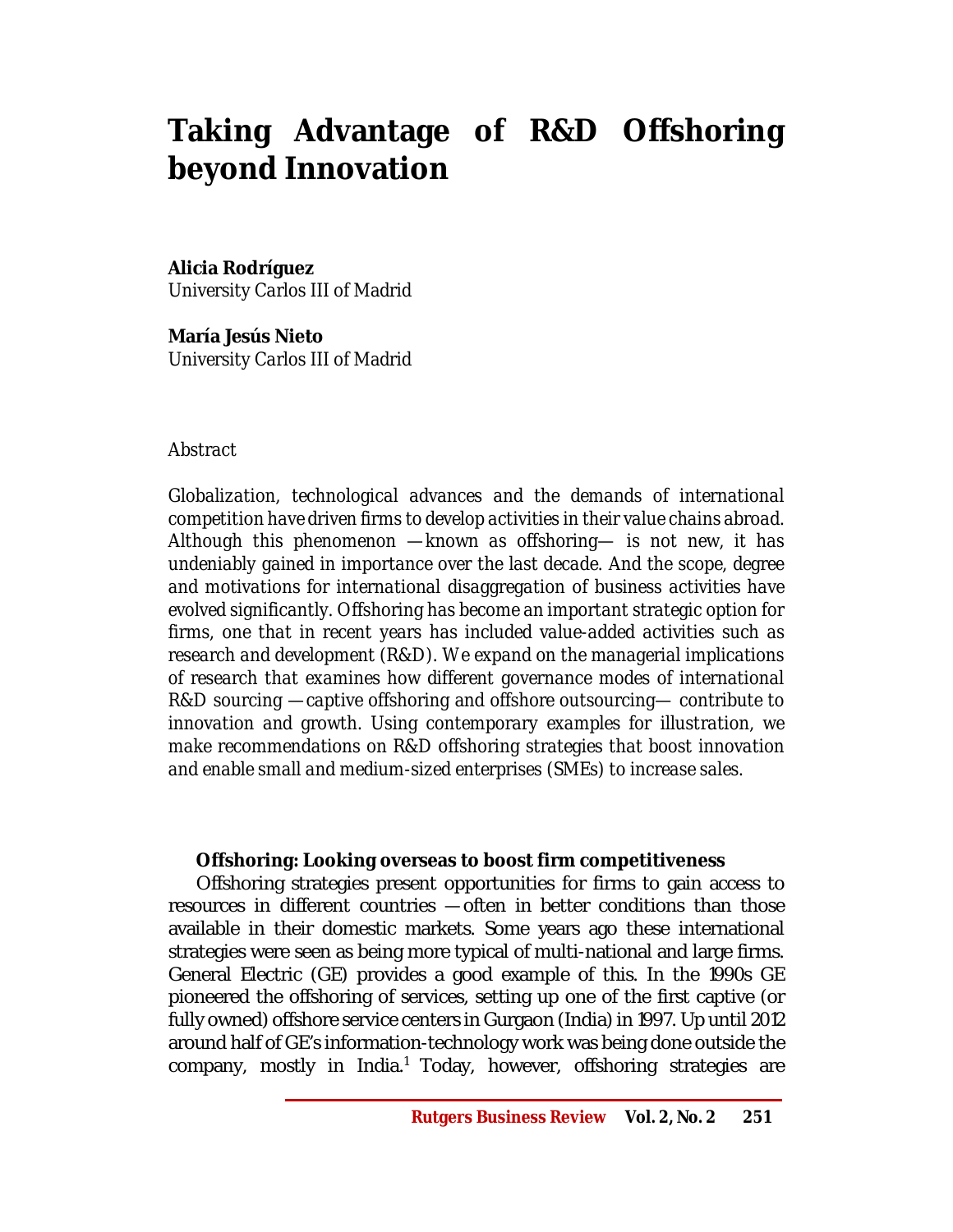accessible and common among firms of all sizes and types.<sup>2</sup> More and more SMEs are turning to international markets in search of inputs from all around the world.3, 4 For instance, in 2005 ET Water Systems *—*a Californian startup specializing in sophisticated irrigation devices*—* decided to begin manufacturing in China.<sup>5</sup> Or Posse.com, whose chief executive and founder, Rebekah Campbell, chose from an early stage to incorporate various offshoring activities *—*ranging from hiring engineers in India to build the product to sending phone sales to a local call center in the Philippines*—* in the project to develop the firm's App, thereby cutting costs and increasing capacity.<sup>6</sup> It is, therefore, now common to find firms that perform activities in the value-chain abroad in order to take advantage of location advantages, a state of affairs that was unthinkable some years ago.

While firms initially began offshoring to take advantage of reduced costs in less developed countries, they now scour the world for high-value resources that will enable them to maintain or improve their competitiveness.<sup>7</sup> Firms today, then, offshore their activities in search of different strategic advantages related to cost cutting, efficiency gains, access to better quality resources and even new markets.<sup>8</sup>

# **Do governance modes of offshoring really matter?**

When a firm opts for offshoring, it must consider how it will organize the activity overseas. The firm needs to decide between captive centers (captive offshoring or offshore insourcing) and a sub-contracting agreement (offshore outsourcing) *—*the 'Make' or 'Buy' decision. Most academic studies identify these two governance modes. Some papers, however, recognize that a third option may exist, a collaborative alternative halfway between captive offshoring and offshore outsourcing.<sup>9</sup>

A closer examination of captive offshoring and offshore outsourcing reveals that the strategic advantages of offshoring (cost reductions, efficiency gains, resource enhancement, and market opportunities) vary depending on the governance mode. Firms, therefore, must have information on what advantages each governance mode may bring.

Firms should weigh the risks and benefits of each mode, carefully looking for the best fit with their characteristics and in particular their strategic objectives. In general terms, offshore outsourcing is closely related to cost cutting, efficiency and flexibility gains, the exploitation of providers' advantages, faster speed to market, and the development of new products, among others. Offshore outsourcing, then, delivers advantages linked to externalization. This governance mode is not free of risk, however. Indeed, the reasons for choosing captive governance modes typically have to do with minimizing the risks inherent in offshore outsourcing, risks related to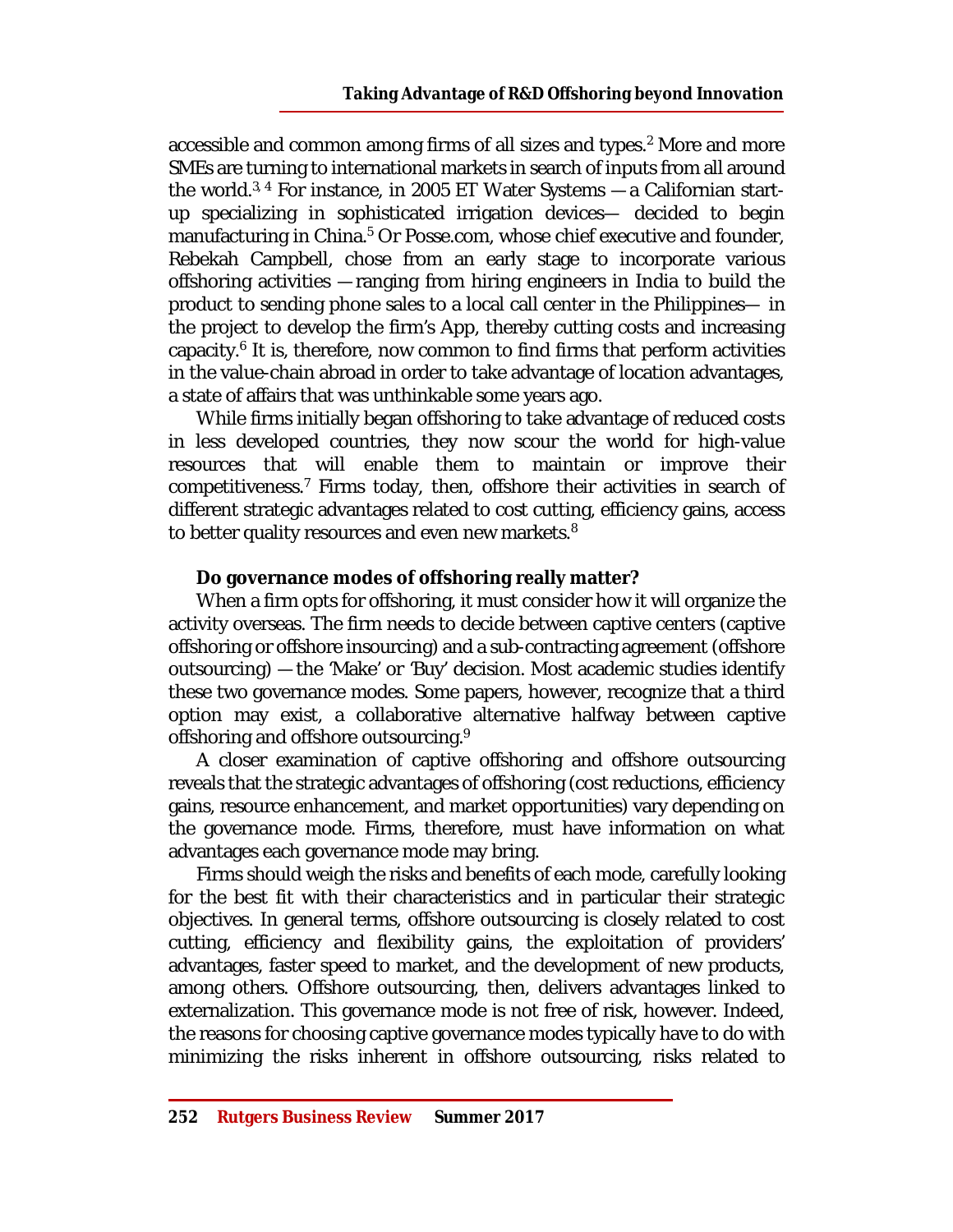negotiation and appropriability problems, leakage of information, opportunistic behavior, over-reliance on suppliers or loss of firm capacities, among others. Thus, the disadvantages and greater costs generated by captive centers are analogous to the advantages of offshore outsourcing.<sup>10</sup>

Offshore outsourcing is usually seen as the most accessible governance mode for SMEs, firms generally characterized by possessing limited resources. In contrast, captive offshoring has been regarded as the preserve of large firms. Despite this, studies by Roza, van Den Bosch and Volberda, and Rodríguez and Nieto show that firm size does not determine governance mode, as SMEs can be found that perform offshoring activities via both governance modes.<sup>11, 12</sup>

# **Implications of R&D offshoring: innovation and sales growth**

The offshoring of added-value activities such as R&D has become an important strategic option in recent years. The growing availability of highquality scientists and engineers in globally disperse locations presents firms with the opportunity to draw upon a qualified and talented workforce instead of relying solely on national resources.<sup>13</sup>

A noteworthy passage in Walter Isaacson's 2011 biography of Steve Jobs reporting a conversation between the Apple CEO and US President Barack Obama reinforces this point:

Apple had 700,000 factory workers employed in China, he [Jobs] said, and that was because it needed 30,000 engineers on-site to support those workers. "You can't find that many in America to hire," he said. These factory engineers did not have to be Ph.D.s or geniuses; they simply needed to have basic engineering skills for manufacturing. Tech schools, community colleges, or trade schools could train them. "If you could educate those engineers," he said, "we could move more manufacturing plants here." *14*

It is important to note that these current strategies of offshoring knowledge-based activities are open to any firm, regardless of its size. Posse.com provides a good example of how a firm can gain access to a qualified and talented workforce at a competitive price. This small firm grew quickly after its foundation thanks to offshoring strategies in countries like the Philippines, where it assembled a qualified team composed of developers, telemarketers, a graphic designer, a database manager, an assistant community manager, an accountant and a manager. This strategy boosted the firm's innovativeness and sales, thereby ultimately making the firm more competitive.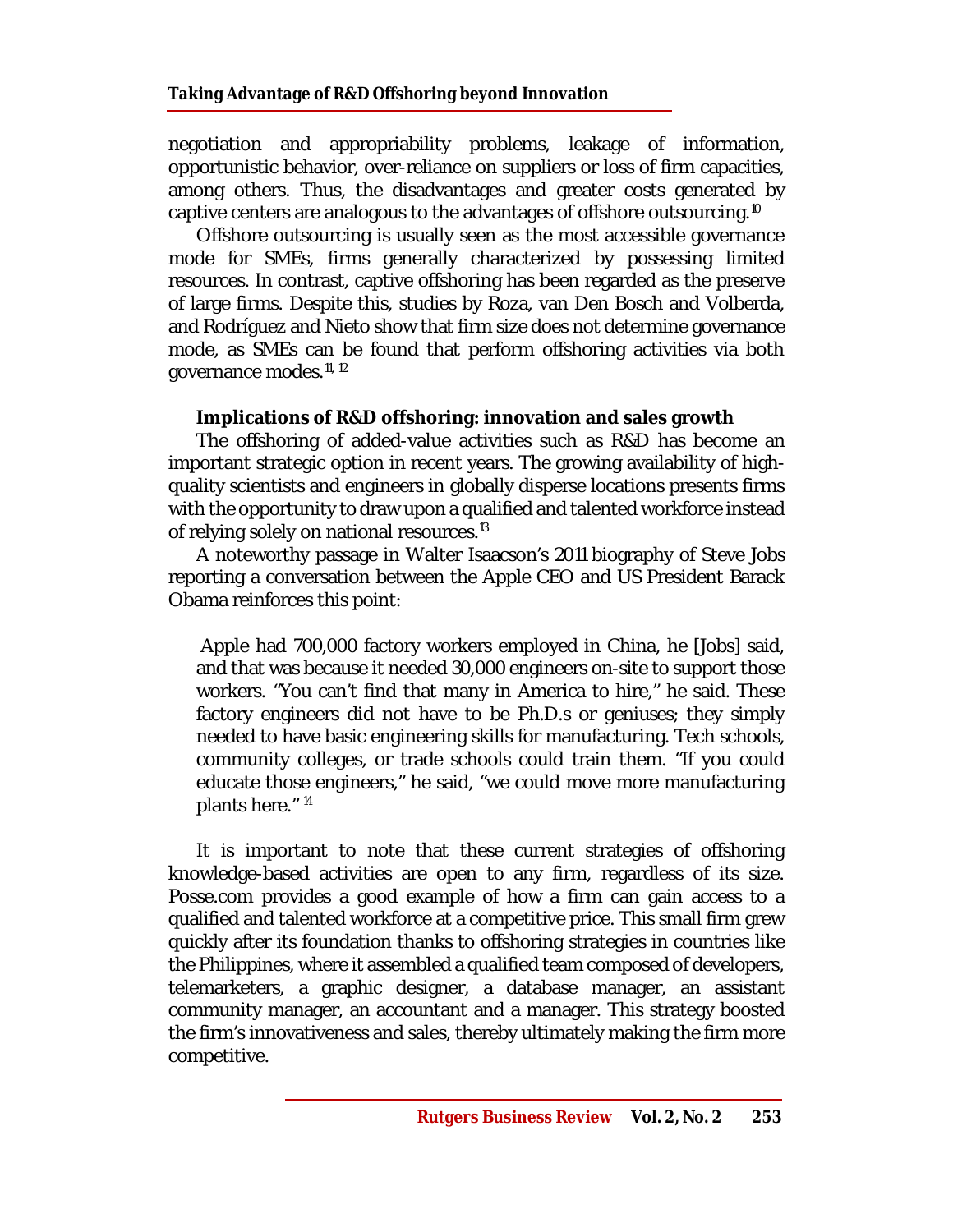R&D offshoring is an effective way for firms to improve innovation performance. Previous research reveals a positive relation between R&D offshoring and innovation.<sup>15, 16</sup> Nieto and Rodríguez, using a large sample of Spanish manufacturing and service firms, conclude that both governance modes —captive offshoring and offshore outsourcing— exert a positive impact on innovation performance; this study finds that this impact is higher for product innovations, with captive offshoring producing the greatest effect.<sup>17</sup> For their part, Bertrand and Mol compare R&D offshore outsourcing with R&D national outsourcing for a sample of French firms, concluding that firms that perform offshore outsourcing achieve more product innovations than those that outsource in the home country.<sup>18</sup> A good example of the relation between R&D offshoring and product innovations is Intel. In 2007, Intel's Bangalore Development Center contributed about half of the work towards its "teraflop research chip"; and one year later, Intel unveiled its first microprocessor designed entirely in India. This was the first time that 45 nanometer technology was designed outside of the United States.<sup>19</sup>

And firms looking to grow gain more than they lose by strategically locating R&D activities abroad. This is the main finding of the Rodríguez and Nieto study, which analyzes different governance modes of R&D offshoring in SMEs.<sup>20</sup> The results of this study lead the authors to conclude that the decision to offshore R&D activities through arm's length relationships with independent foreign suppliers or through affiliates abroad has important strategic implications. Specifically, captive offshoring positively affects sales growth via the achievement of innovations, while R&D offshore outsourcing positively affects sales growth both directly and indirectly (i.e., regardless of whether innovation results are achieved or not). This analysis reveals the different contributions of each governance mode to sales growth and the mediating role of innovation in the relation between R&D offshoring and firm growth. These findings are especially relevant for SMEs, which may see international R&D sources as an attractive strategy to overcome their limited resources, particularly in terms of R&D investment.

#### **So what?**

R&D offshoring strategies present challenges and opportunities for firms looking to increase their innovative capacities and sales. For firms in search of innovation, captive offshoring is the most attractive option because it allows them to acquire better inputs in advantageous conditions, while minimizing the risks of information leaks and opportunistic behavior that exist with offshore outsourcing.<sup>21</sup> If, however, the firm's strategic objective is sales growth, managers should be aware that captive offshoring and offshore outsourcing make different contributions to this goal. Therefore, managers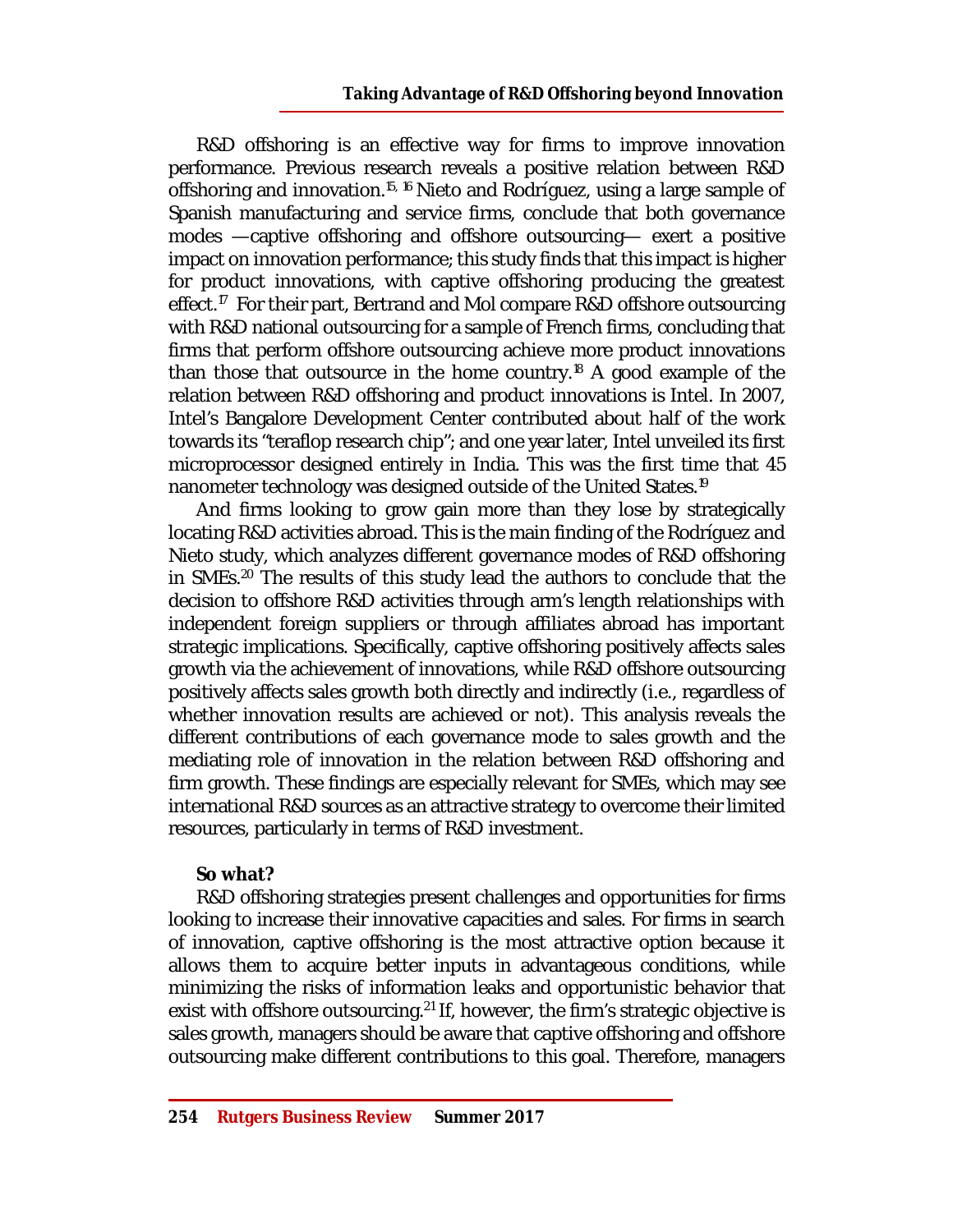of SMEs focused on growth should bear two key ideas in mind when designing international R&D sourcing strategies. First, captive R&D offshoring contributes to sales growth insofar as SMEs achieve innovation results; and second, offshore R&D outsourcing contributes to sales growth both directly and indirectly (via innovation). $^{22}$ 

Although both strategies bring benefits to firms in terms of innovation and growth, managers must carefully weigh up the risks inherent to each governance mode. It is important to remember that offshore R&D outsourcing strategies can bring potential problems, such as those related to long-term internal risks (e.g., hollowing-out) or those associated with outsourcing partners (e.g., the danger that they will become future competitors). In addition, managers opting for captive R&D offshoring must take into account factors such as labor costs, high-demand variance, expensive capital goods requiring scale, or the need to deal with local institutions and the requirements of doing business in the sourcing country.

#### **Conclusions**

In conclusion, R&D offshoring is an attractive option to stimulate innovation and growth. Despite the complexity of offshoring knowledgebased activities, firms can reap significant benefits through intra- and interfirm sourcing of international R&D. Specifically in the case of SMEs, offshore R&D outsourcing positively affects the growth of sales both directly and indirectly (via innovation). For its part, captive offshoring only exerts an indirect effect via the achievement of innovations, which in turn contributes to firm growth insofar as these innovations enable SMEs to increase sales.

Consequently, managers of SMEs should consider R&D offshoring as a way of improving innovation performance and increasing sales. These managers need to take advantage of the benefits that each governance mode offers to SMEs in order to make their firms more competitive.

#### **Authors**

*Alicia Rodríguez is an Assistant Professor at the Entrepreneurship and Strategy Division, University Carlos III of Madrid (Spain). She holds a MSc in Business Management from the Complutense University of Madrid, a MSc in International Law from the University of Murcia and PhD in Strategic Management at University Carlos III of Madrid (with Honors). She has been a Visiting Professor at the D'Amore-McKim School of Business at Northeastern University (Boston, USA) in 2012 and 2017. She is interested in innovation strategies and internationalization, with a particular focus on offshoring and knowledge intensive business contexts. Her research has been published in journals as Strategic Management Journal and Journal of International Business Studies, among others. She has served as Vice-*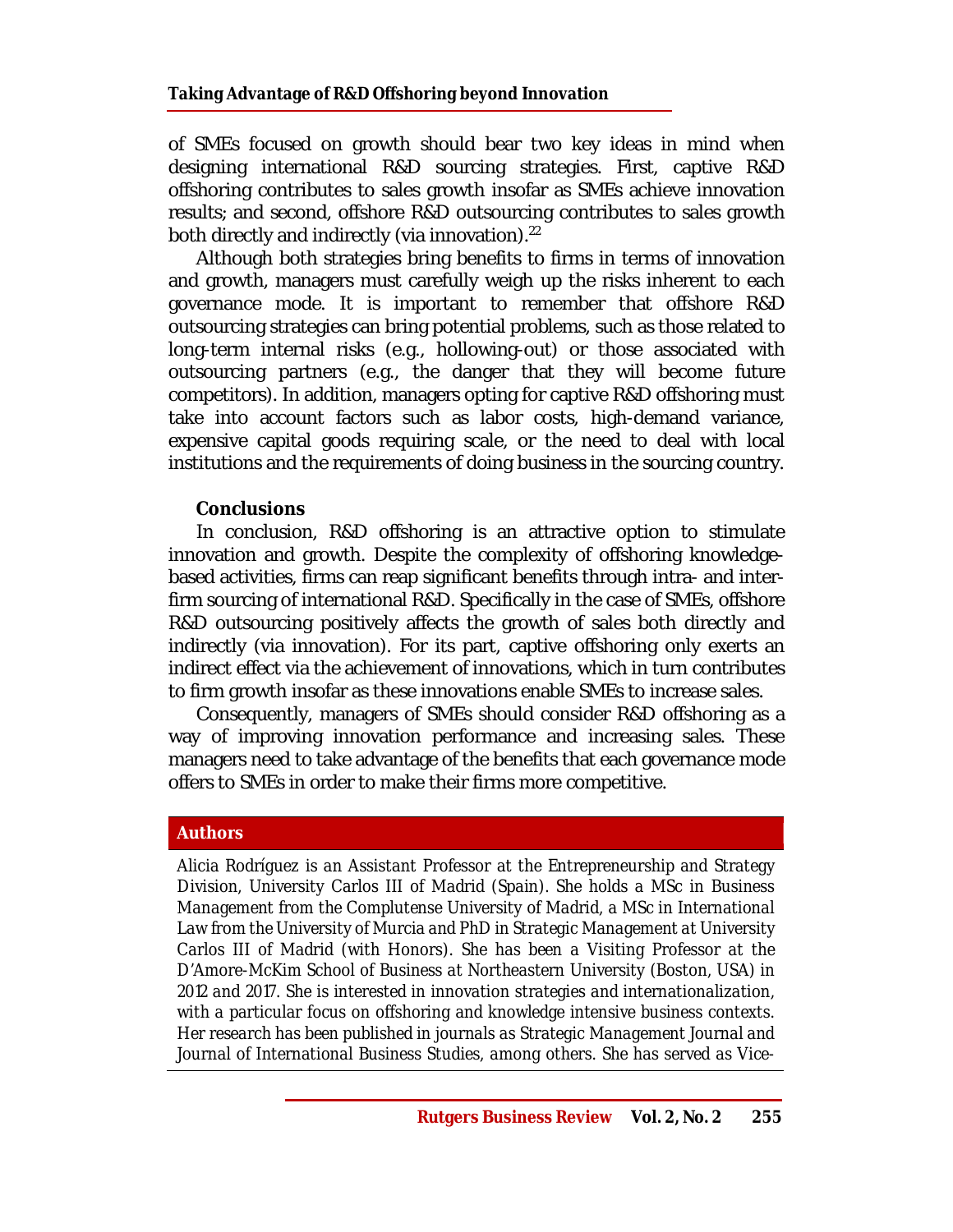*dean of Students' Orientation at the School of Law and Social Sciences, and currently serves as Vice-dean of the Tourism Bachelor Degree as well as Deputydirector of Master in Entrepreneurship at the University Carlos III of Madrid. She was running her family-owned company of international transport of merchandise by road more over ten years. In addition, she combines her academic activities with professional activities as a lawyer and business consultant. email: [alicia.rodriguez@uc3m.es.](mailto:alicia.rodriguez@uc3m.es.)* 

*María Jesús Nieto is an Associate Professor at the Entrepreneurship and Strategy Division, University Carlos III of Madrid (Spain). She holds a PhD in Economic from this University. She is the Director of Master in Entrepreneurship and Deputy Director of Entrepreneurship and Family Firms Institute in University Carlos III. Her current research interests include innovation management, internationalization, collaboration strategies, with special emphasis in family firms and small firms. Her research has been published in journals as Strategic Management Journal, Journal of International Business Studies, Research Policy, Technovation, Journal of World Business, Journal of Small Business Management, Family Business Review, among many others.* 

*email: [mnieto@emp.uc3m.es.](mailto:mnieto@emp.uc3m.es.)* 

#### *Acknowledgements*

*This project is supported by Spanish Ministry of Economy and Competitiveness (ECO2015-67296-R, MINECO/FEDER, UE),) and the Community of Madrid and the European Social Fund (S2015/HUM-3417, INNCOMCON-CM). Rodríguez thanks Ramón Areces Foundation for financial support.*

# **Endnotes**

- 1. The Economist (2013). Outsourcing and offshoring. Here, there and everywhere. Special Report. January, 19th
- 2. Nieto, M.J., & Rodríguez, A. (2011). Offshoring of R&D: Looking abroad to improve innovation performance. *Journal of International Business Studies, 42*(3), 345-361.
- 3. Rodríguez, A., & Nieto, M.J. (2016). Does R&D offshoring lead to SME growth? Different governance modes and the mediating role of innovation. *Strategic Management Journal, 37*(8), 1734–1753.
- 4. Roza, M., Van den Bosch, F.A., & Volberda, H.W. (2011). Offshoring strategy: Motives, functions, locations, and governance modes of small, medium-sized and large firms. *International Business Review, 20*(3), 314-323.
- 5. The Economist (2013). Outsourcing and offshoring. Here, there and everywhere. Special Report. January, 19th
- 6. Campbell, R. (2014). What I Learned (the Hard Way) About Outsourcing. Published on March, 4. Retrieved on April 24, 2017 from <https://boss.blogs.nytimes.com/2014/03/04/> what-i-learned-the-hard-way-about-outsourcing/? r=0
- 7. Lewin, A. Y., Massini, S., & Peeters, C. (2009). Why are companies offshoring innovation? The emerging global race for talent. *Journal of International Business Studies, 40*(6), 901- 925.